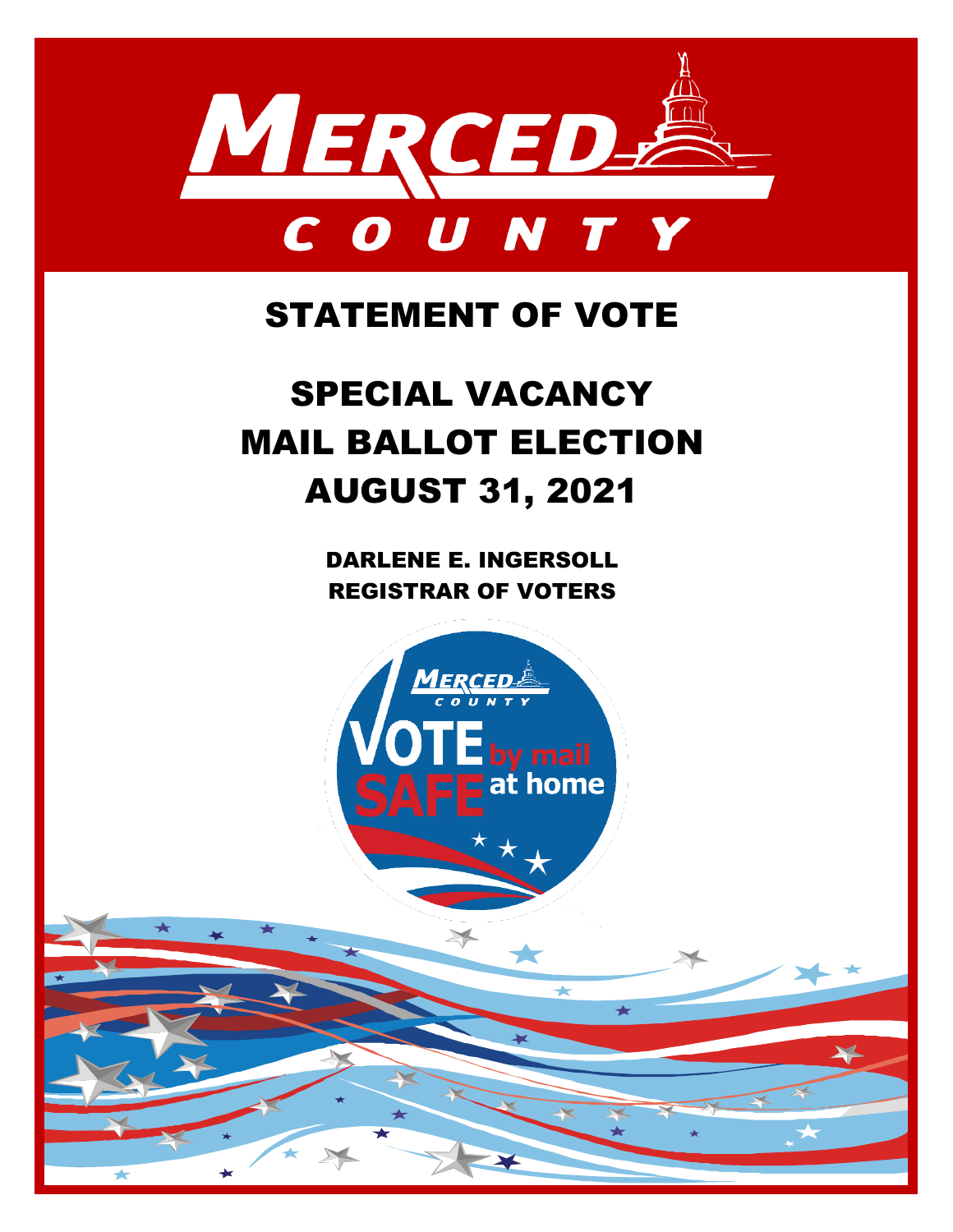## **HELP AMERICA VOTE ACT OF 2002 CERTIFICATION OF ELECTIONS OFFICIAL**

#### STATE OF CALIFORNIA **COUNTY OF MERCED** SS.

Pursuant to the statewide voter registration list requirements set forth in the Help America Vote Act of 2002 (HAVA) 52 U.S.C § 21083),

I, Darlene E. Ingersoll, Registrar of Voters for the County of Merced, State of California, hereby certify that I complied with all provisions of Chapter 2 of Division 7 of Title 2 of the California Code of Regulations for the Federal election held on the 31<sup>st</sup> day of August 2021, in the County of Merced, State of California, and all elections consolidated therewith.

I hereby set my hand and official seal this 3<sup>rd</sup> day of September, 2021 at the **County of Merced.** 

Varline E. Inglyoll

**County of Merced State of California** 

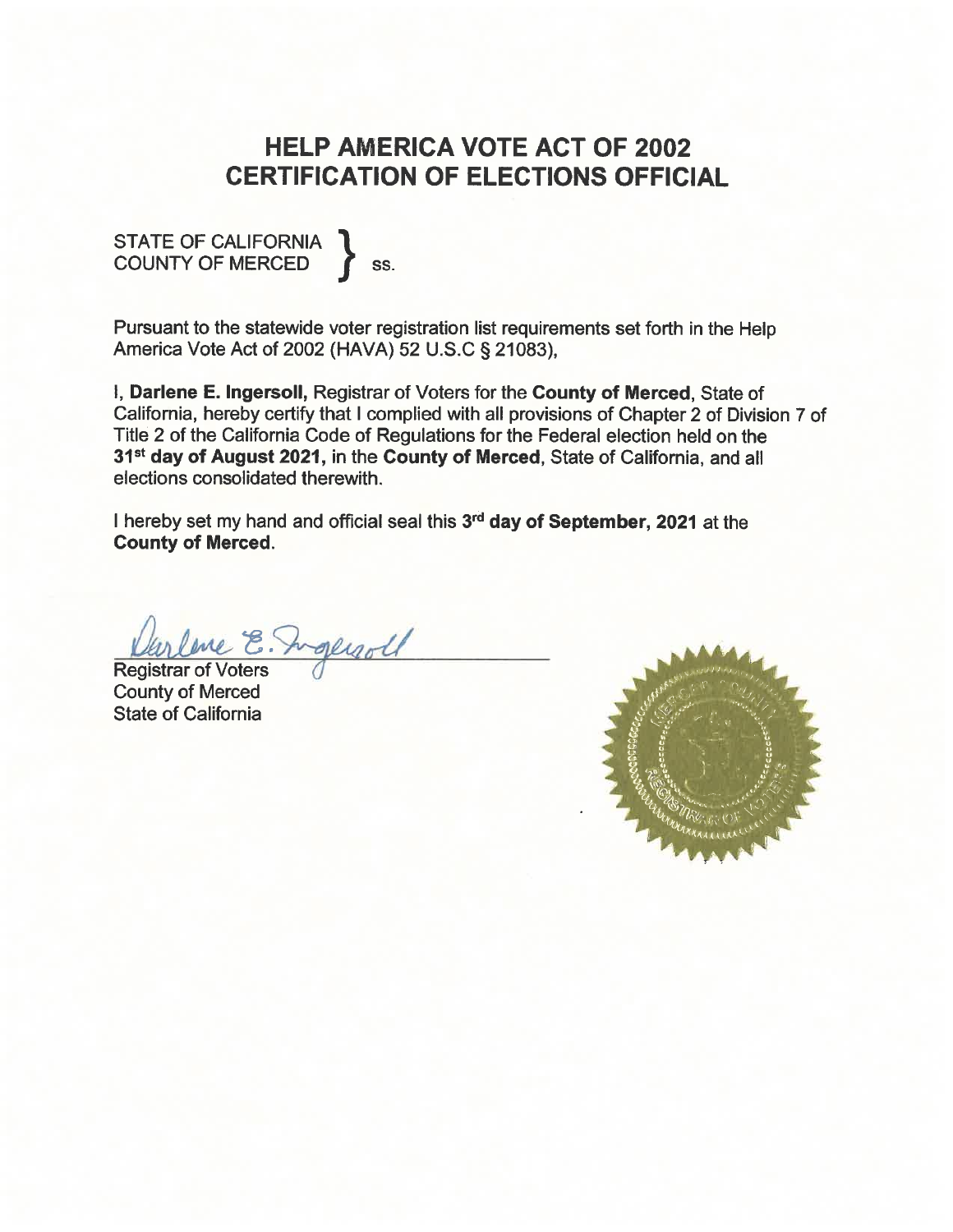### **CERTIFICATION OF REGISTRAR OF VOTERS** OF THE RESULTS OF THE CANVASS OF THE AUGUST 31, 2021, **SPECIAL VACANCY MAIL BALLOT ELECTION**

STATE OF CALIFORNIA Ss.

I, Darlene E. Ingersoll, Registrar of Voters of Merced County, do hereby certify that, in pursuance to the provisions of Elections Code Section 15300, et seq., I did canvass the results of the votes cast in the Special Vacancy Mail Ballot Election held in said County on August 31, 2021, for measures and contests that were submitted to the vote of the voters, and that the Statement of Votes Cast, to which this certificate is attached. is full, true and correct.

I hereby set my hand and official seal this 3rd day of September, 2021 at the **County of Merced.** 

arlene E. Agensal

**Registrar of Voters County of Merced State of California** 

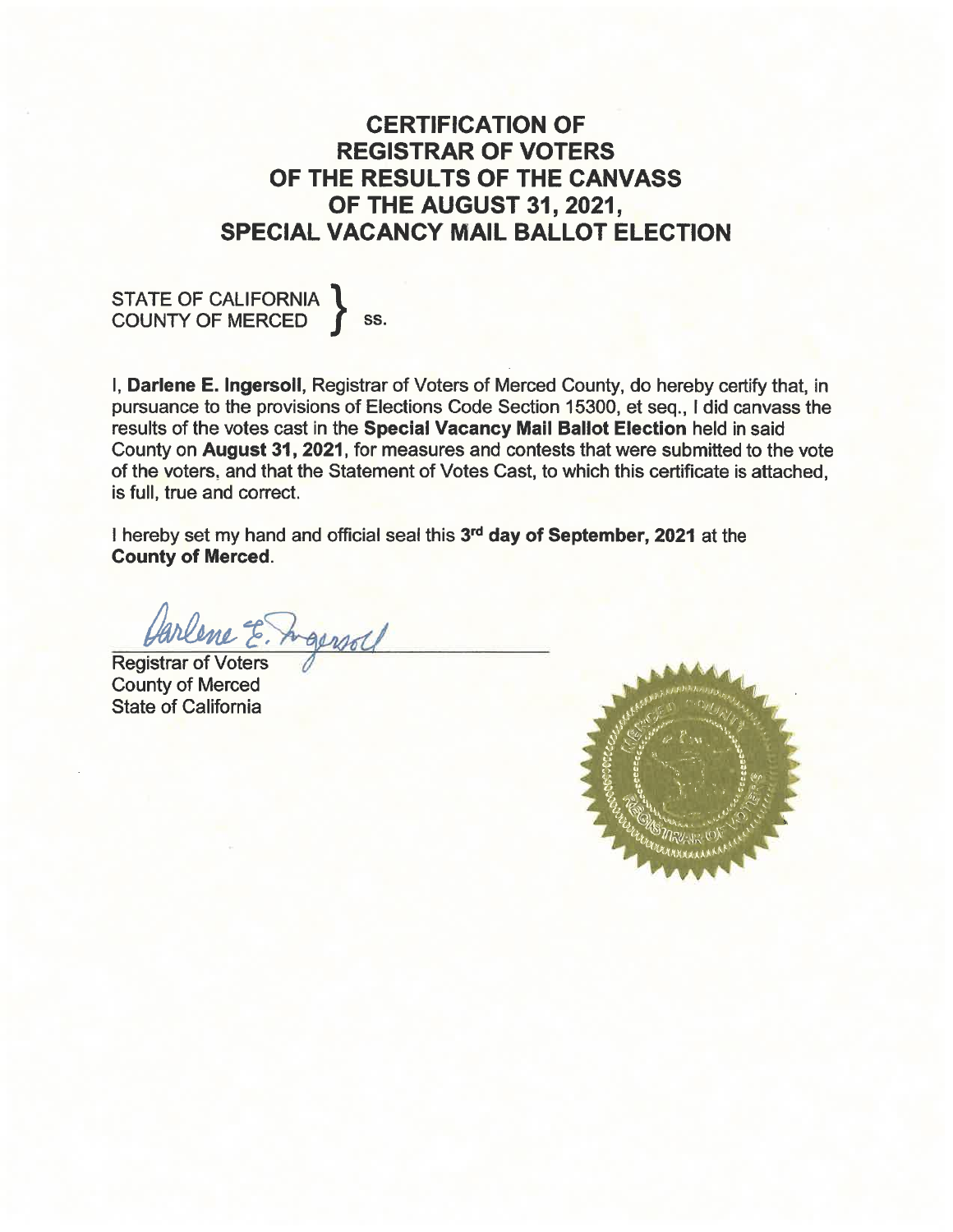## TABLE OF CONTENTS

| <b>Office</b><br><b>Type</b> | Contests                                        | uч |
|------------------------------|-------------------------------------------------|----|
| Statistics                   | Turnout Information<br>Registration and         |    |
| School<br><b>Districts</b>   | v School District Area 3:<br><b>Merced City</b> |    |

Attachments will follow page 2 of the Statement of Vote:

- 1% Manual Tally Report
- List of Drop Boxes
- Regular Precinct to Voting Precinct Cross Reference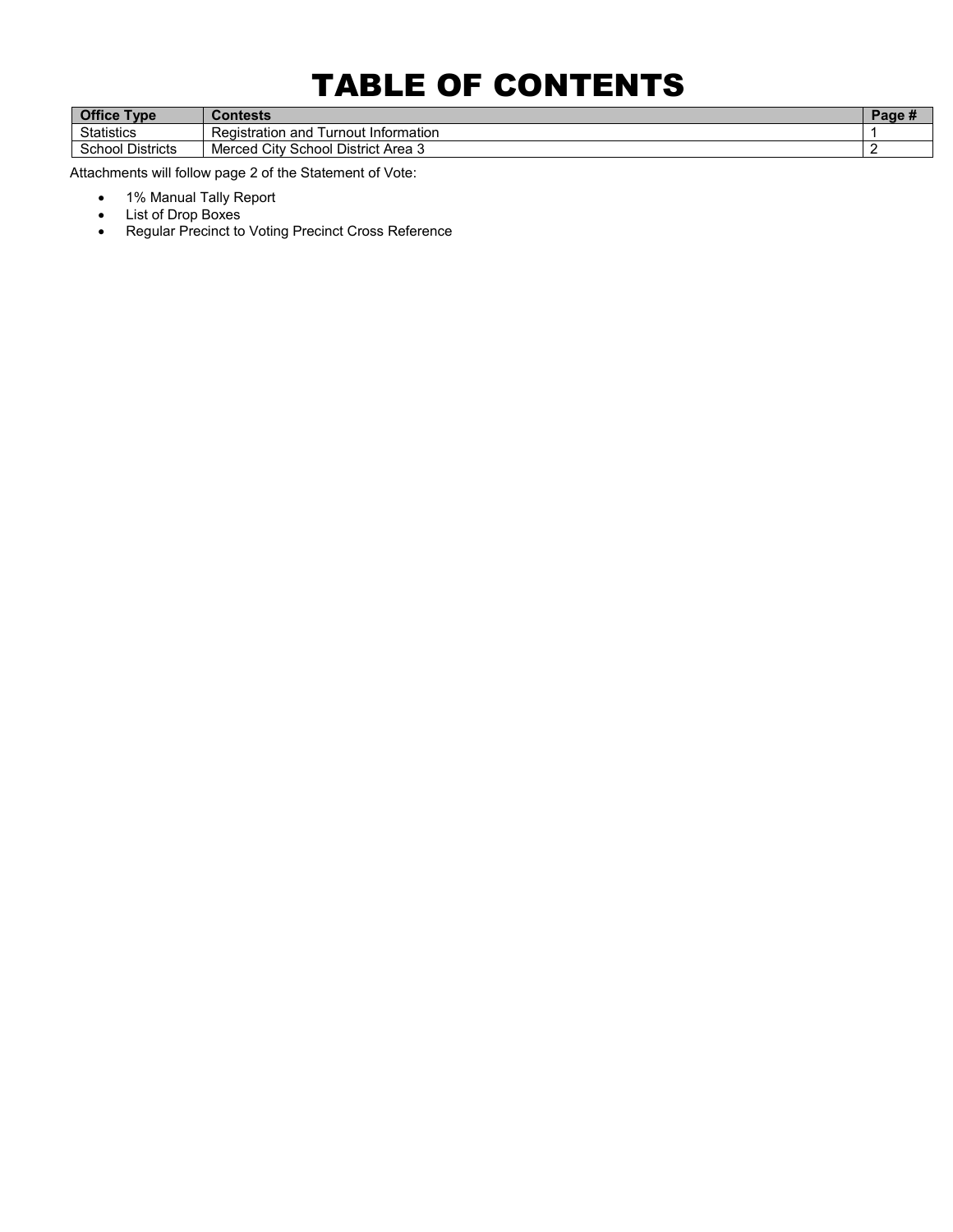#### Special Vacancy Mail Ballot ElectionAugust 31, 20211 **Merced County Merced County Merced County Merced County Merced County** Official Canvass

|                         |                              | <b>STATISTICS</b>              |                              |                              |
|-------------------------|------------------------------|--------------------------------|------------------------------|------------------------------|
|                         | Voters - Total<br>Registered | Ballots Cast -<br><b>Total</b> | <b>Ballots Cast</b><br>Blank | Voter Turnout<br><b>Lota</b> |
| 101 Bandoni             | 11                           | 3                              | 0                            | 27.27%                       |
| 102 Brantley            | 38                           | 15                             | 0                            | 39.47%                       |
| 103 Celeste             | 113                          | 13                             | 0                            | 11.5%                        |
| 139 Merced #37          | 106                          | 19                             | 0                            | 17.92%                       |
| 141 Merced #39          | 582                          | 60                             | 1                            | 10.31%                       |
| 144 Merced #43          | 0                            | 0                              | 0                            | 0%                           |
| 149 Merced #54          | 479                          | 61                             | 0                            | 12.73%                       |
| 151 Merced #56          | $\bf{0}$                     | $\bf{0}$                       | 0                            | 0%                           |
| 155 Merced #76          | 0                            | $\mathbf{0}$                   | 0                            | 0%                           |
| 156 Merced #77          | 0                            | 0                              | 0                            | 0%                           |
| 157 Merced #78          | 201                          | 26                             | 0                            | 12.94%                       |
| 158 Merced #79          | 69                           | 11                             | 0                            | 15.94%                       |
| 207 Bear Creek South #1 | 677                          | 123                            | 0                            | 18.17%                       |
| 212 Merced #5           | 603                          | 76                             | 0                            | 12.6%                        |
| 217 Merced #10          | 887                          | 122                            | 3                            | 13.75%                       |
| 218 Merced #11          | 984                          | 198                            | 1                            | 20.12%                       |
| 220 Merced #13          | 889                          | 177                            | 0                            | 19.91%                       |
| 221 Merced #14          | 683                          | 108                            | 0                            | 15.81%                       |
| 240 Merced #47          | 0                            | 0                              | 0                            | 0%                           |
| 241 Merced #48          | 1                            | 0                              | 0                            | 0%                           |
| 244 Merced #57          | 60                           | 3                              | 0                            | 5%                           |
| 246 Merced #59          | 0                            | $\bf{0}$                       | 0                            | 0%                           |
| 247 Merced #60          | 0                            | 0                              | 0                            | 0%                           |
| 248 Merced #61          | 135                          | 20                             | 0                            | 14.81%                       |
| 256 Merced #72          | 20                           | $\overline{2}$                 | 0                            | 10%                          |
| <b>Totals</b>           | 6,538                        | 1,037                          | 5                            |                              |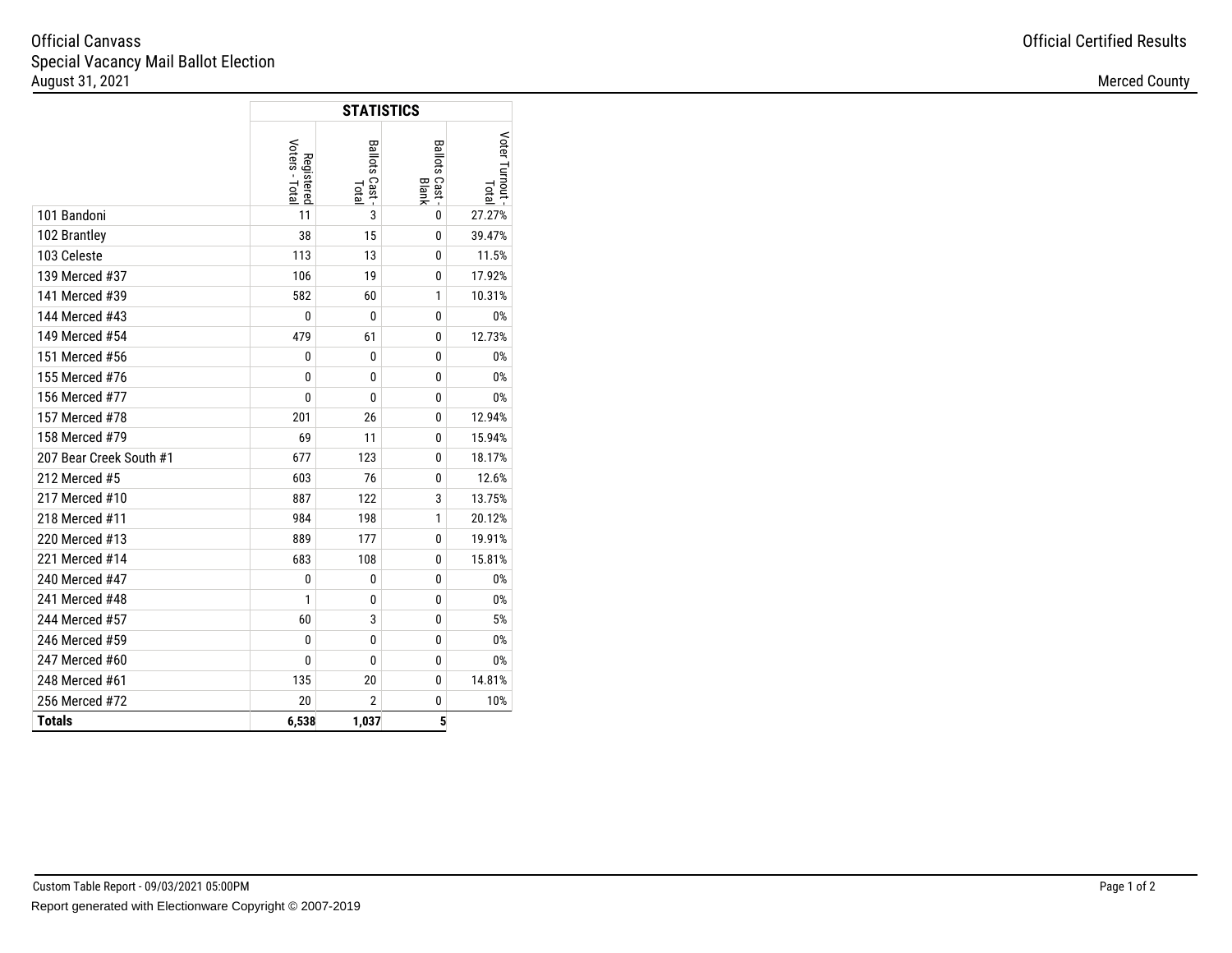#### Special Vacancy Mail Ballot ElectionAugust 31, 20211 **Merced County Merced County Merced County** Official Canvass

|                         | <b>Governing Board Member Merced City School District Area 3</b> |                 |                 |                  |           |            |                 |  |  |
|-------------------------|------------------------------------------------------------------|-----------------|-----------------|------------------|-----------|------------|-----------------|--|--|
|                         | VOTE FOR 1                                                       |                 |                 |                  |           |            |                 |  |  |
|                         | ALLEN BROOKS                                                     | <b>ADAM COX</b> | Write-in Totals | Total Votes Cast | Overvotes | Undervotes | Contest Total m |  |  |
| 101 Bandoni             | $\mathbf{0}$                                                     | 3               | 0               | 3                | 0         | 0          |                 |  |  |
| 102 Brantley            | 10                                                               | 5               | 0               | 15               | 0         | 0          | 15              |  |  |
| 103 Celeste             | 5                                                                | 8               | 0               | 13               | 0         | 0          | 13              |  |  |
| 139 Merced #37          | 9                                                                | 10              | 0               | 19               | 0         | 0          | 19              |  |  |
| 141 Merced #39          | 35                                                               | 23              | $\mathbf{1}$    | 59               | 0         | 1          | 60              |  |  |
| 144 Merced #43          | 0                                                                | $\mathbf{0}$    | 0               | $\Omega$         | 0         | $\bf{0}$   | 0               |  |  |
| 149 Merced #54          | 32                                                               | 28              | 1               | 61               | 0         | 0          | 61              |  |  |
| 151 Merced #56          | 0                                                                | 0               | 0               | $\mathbf{0}$     | 0         | $\bf{0}$   | 0               |  |  |
| 155 Merced #76          | 0                                                                | 0               | 0               | 0                | 0         | 0          | 0               |  |  |
| 156 Merced #77          | 0                                                                | 0               | 0               | $\mathbf{0}$     | 0         | $\bf{0}$   | 0               |  |  |
| 157 Merced #78          | 19                                                               | 6               | $\mathbf{1}$    | 26               | 0         | 0          | 26              |  |  |
| 158 Merced #79          | 9                                                                | $\overline{2}$  | 0               | 11               | 0         | 0          | 11              |  |  |
| 207 Bear Creek South #1 | 70                                                               | 53              | 0               | 123              | 0         | 0          | 123             |  |  |
| 212 Merced #5           | 55                                                               | 21              | 0               | 76               | 0         | 0          | 76              |  |  |
| 217 Merced #10          | 77                                                               | 41              | $\mathbf{1}$    | 119              | 0         | 3          | 122             |  |  |
| 218 Merced #11          | 119                                                              | 78              | 0               | 197              | 0         | 1          | 198             |  |  |
| 220 Merced #13          | 114                                                              | 63              | 0               | 177              | 0         | 0          | 177             |  |  |
| 221 Merced #14          | 58                                                               | 50              | 0               | 108              | 0         | 0          | 108             |  |  |
| 240 Merced #47          | 0                                                                | 0               | 0               | $\mathbf{0}$     | 0         | 0          | 0               |  |  |
| 241 Merced #48          | 0                                                                | 0               | 0               | 0                | 0         | 0          | 0               |  |  |
| 244 Merced #57          | 1                                                                | $\overline{2}$  | 0               | 3                | 0         | $\bf{0}$   | 3               |  |  |
| 246 Merced #59          | 0                                                                | 0               | 0               | 0                | 0         | 0          | 0               |  |  |
| 247 Merced #60          | 0                                                                | 0               | 0               | $\theta$         | 0         | 0          | 0               |  |  |
| 248 Merced #61          | 10                                                               | 10              | 0               | 20               | 0         | $\bf{0}$   | 20              |  |  |
| 256 Merced #72          | 1                                                                | 1               | 0               | 2                | 0         | 0          | $\overline{2}$  |  |  |
| <b>Totals</b>           | 624                                                              | 404             | 4               | 1,032            | 0         | 5          | 1,037           |  |  |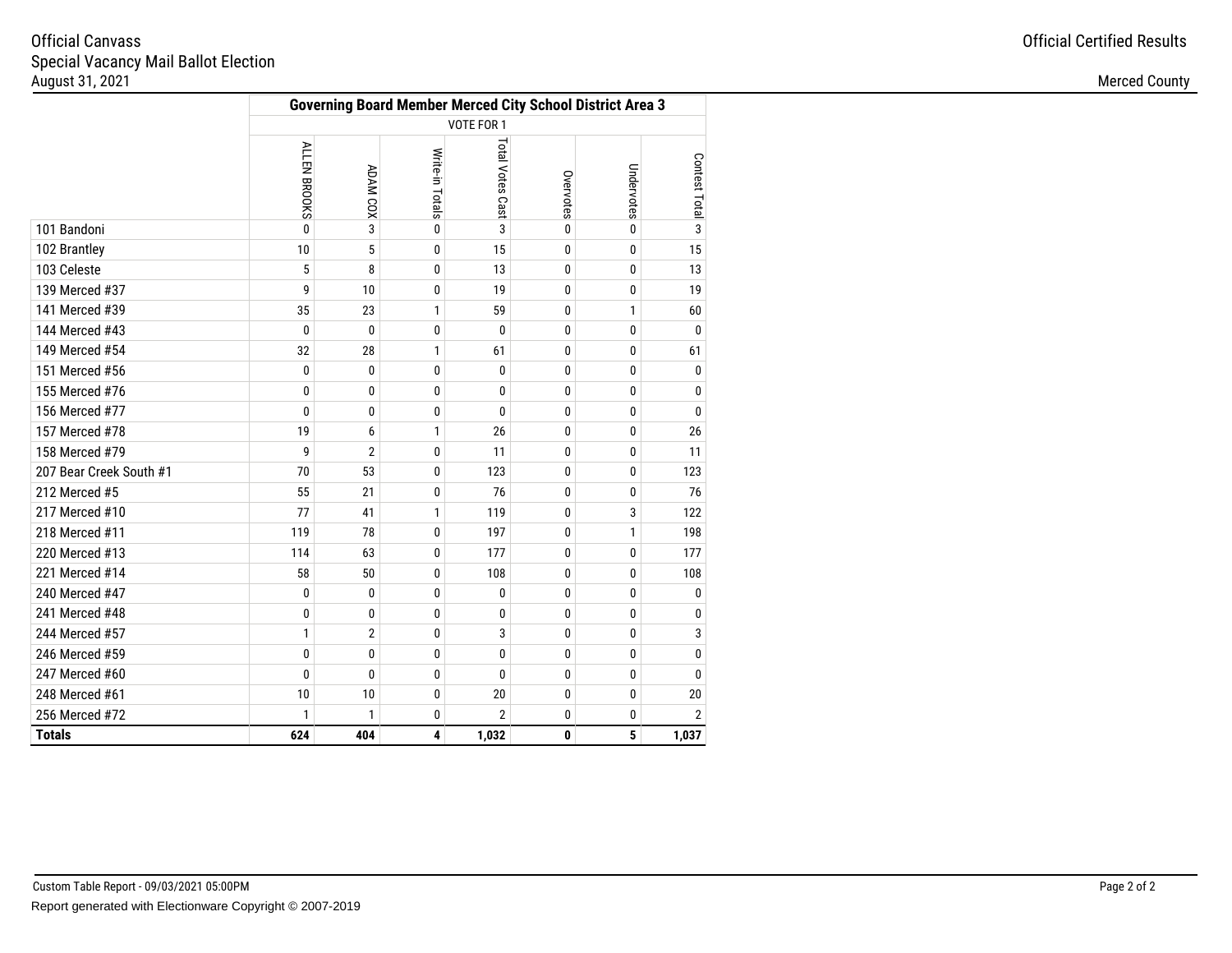### **1% Manual Tally Report – August 31, 2021 – Special Vacancy Mail Ballot Election**

Pursuant to Elections Code 15360, Merced County Elections Department conducted a 1% manual tally of precinct results for the **August 31, 2021 Special Vacancy Mail Ballot Election**. Notice of the drawing of batches was given by press release and posted in the office lobby and on our website one week prior to the date of the random selection.

The random selection of batches was conducted in the Elections Warehouse lobby on **Wednesday, September 1, 2021 at 8:30 am**. Slips of paper containing batch numbers were drawn from a container to select the batches to be fully tallied  $(1).$ 

| ⊤abulation Batch | <b>Outcome for fully tallied</b> |
|------------------|----------------------------------|
| F0003            | ↑ first tally.                   |
| <b>Ballots</b>   | Balanced                         |
| <b>VBM</b>       | .on                              |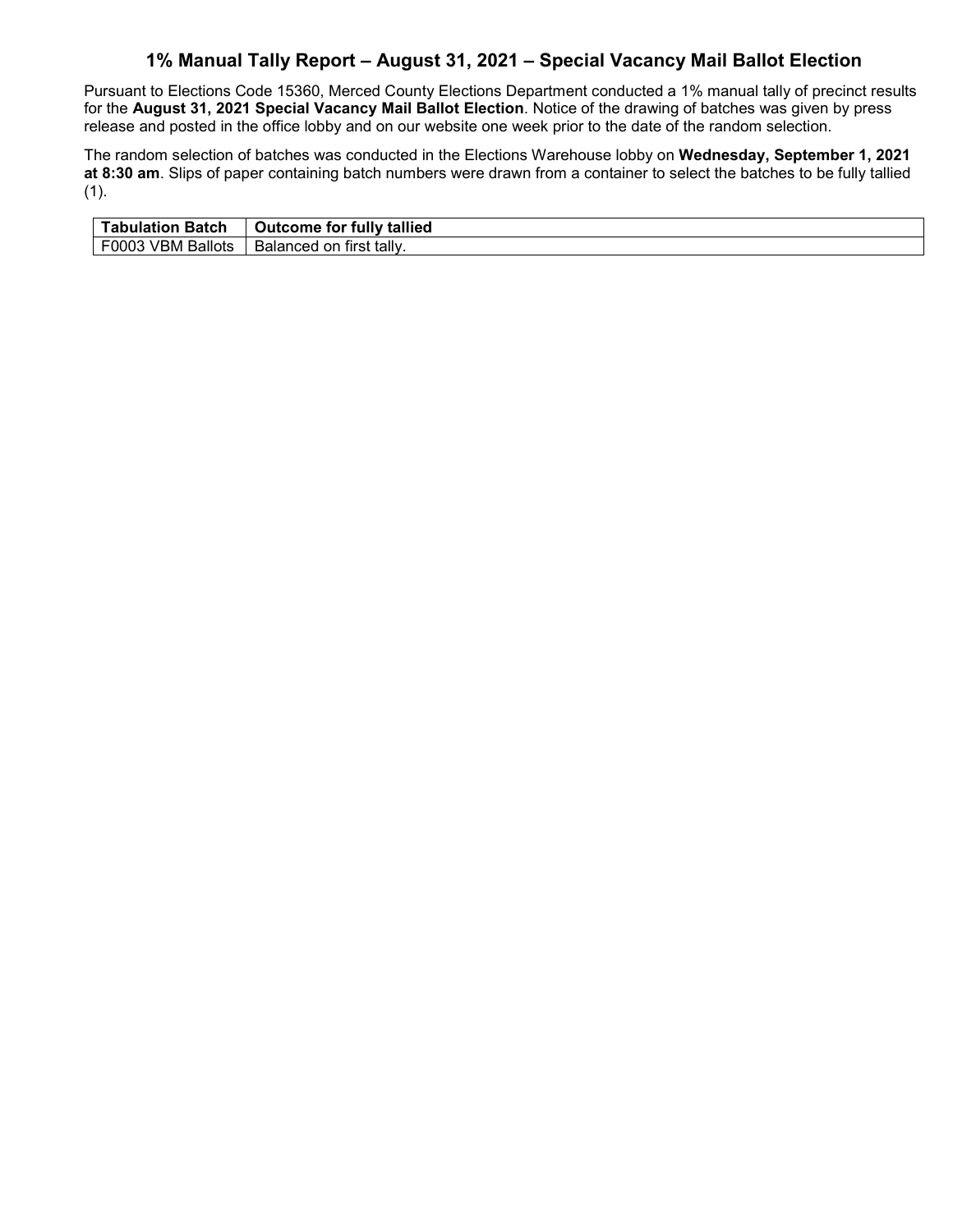

## *Lugares de entrega de Voto por Correo*

You may drop-off your Vote by Mail ballot to any of the following locations prior to Election Day **during regular business hours:**

*Usted puede dejar su boleta de Voto por Correo en cualquiera de las siguientes ubicaciones antes de el Día de la Elección durante las horas de negocio:*

City of Merced 678 West 18th Street Merced, CA 95340

Merced County Administration Building 2222 M Street Merced, CA 95340

Rancho San Miguel 1930 Yosemite Parkway Merced, CA 95340

\*Dates of availability are from 08/02/2021 – 08/31/2021 \*Fechas *de disponibilidad son de 08/02/2021 – 08/31/2021*

### **24-hour access drop boxes:** *Buzónes de boletas accesibles las 24 horas:*

Merced County Administration Building 2222 M Street Merced, CA 95340